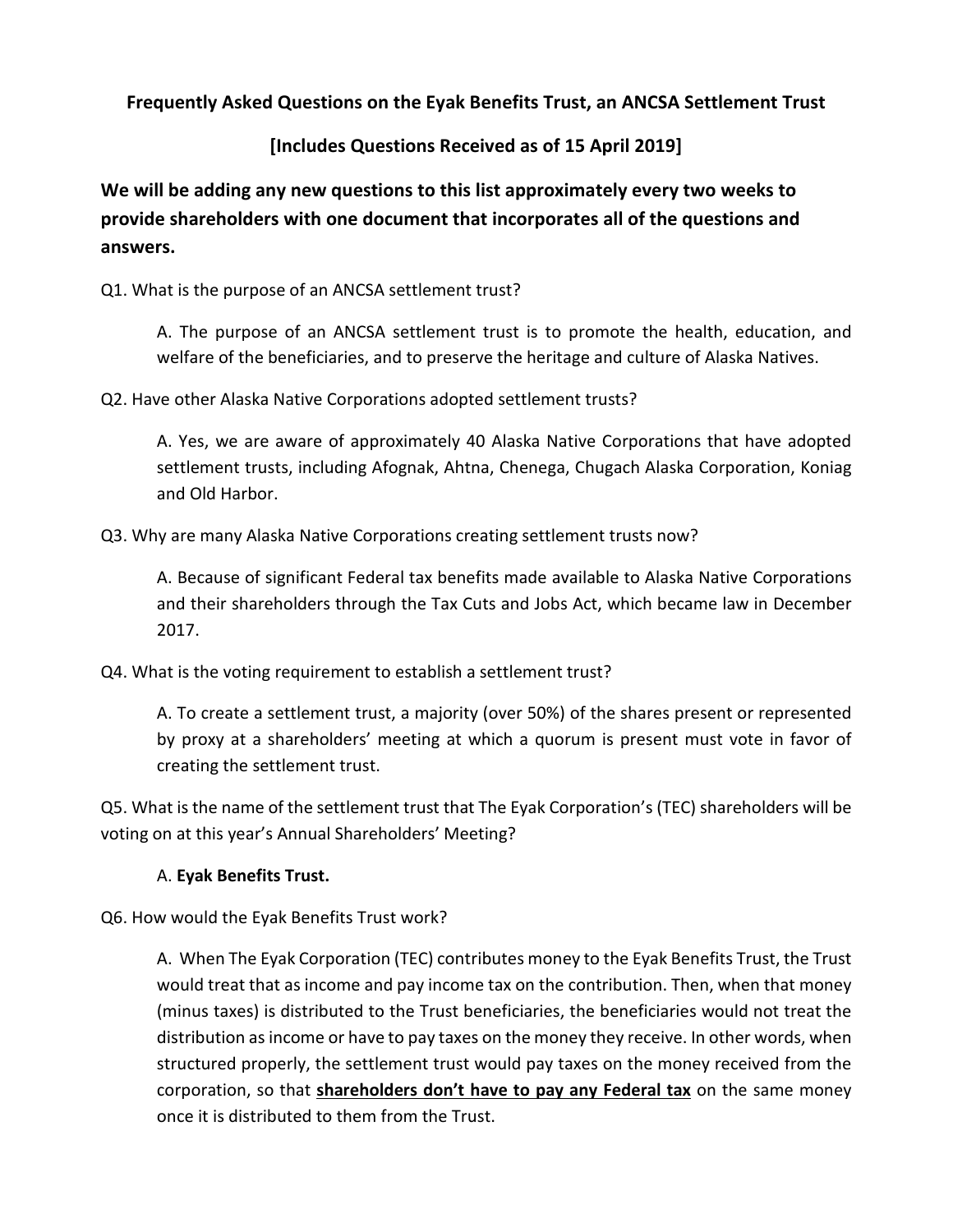#### Q7. What are the tax benefits to TEC's shareholders?

A. The new settlement trust will make a special tax election, which permits beneficiaries to receive an important tax break. Under current federal law, distributions by the Trust are not treated as taxable income to beneficiaries. The Trust will not send 1099s to beneficiaries. Currently, dividends paid by TEC are taxable to shareholders.

It's important to note that TEC does not control tax laws. Over time, tax laws can change. Should tax laws become less favorable, TEC's Board of Directors will determine whether further distributions or contributions to the Trust are appropriate.

#### Q8. What are the tax benefits to TEC?

A. TEC's current combined federal and state tax rate is approximately 25%. Under current tax law, TEC will receive a tax deduction for any contributions to the Trust. The Eyak Benefits Trust will be taxed on those contributions at a lower tax rate of 10%. The state of Alaska doesn't tax trust income. This produces a net 15% tax savings on money contributed to the Trust. If TEC contributes property with unrealized gain, the tax savings could be more.

#### Q9. What will be contributed to the Eyak Benefits Trust?

A. Contributions to the trust will be made at the discretion of TEC's Board of Directors. If the Trust is approved by the shareholders, TEC's Board will identify an initial amount to establish the Trust. The Board may make additional contributions in the future as needed to fund the Trust's benefit programs. Various factors will come into play when determining what, if any, funds to contribute to the trust, such as: TEC's financial performance, the need to invest in corporate growth initiatives, and the trust's investment earnings performance.

#### Q10. What benefits will the Trust provide?

A. Initially the Trust will provide two types of benefits. It will have an elders benefit program that provides payments, up to \$500/year, to each elder who is an original shareholder. TEC currently does not have an elder's dividend program.

It also will have a funeral and burial assistance program that provides up to \$1,000 of assistance when any TEC shareholder dies. The payments currently made by TEC under the funeral and burial assistance program it established in 2010 will be replaced. The eligibility and disbursement requirements will remain the same. Other benefits may be added in the future, but none are currently planned.

#### Q11. Who will be the Settlement Trust's Beneficiaries?

A. The Beneficiaries of the elders benefit program will be elder shareholders who are original TEC shareholders. The Beneficiaries of the funeral and burial assistance program are the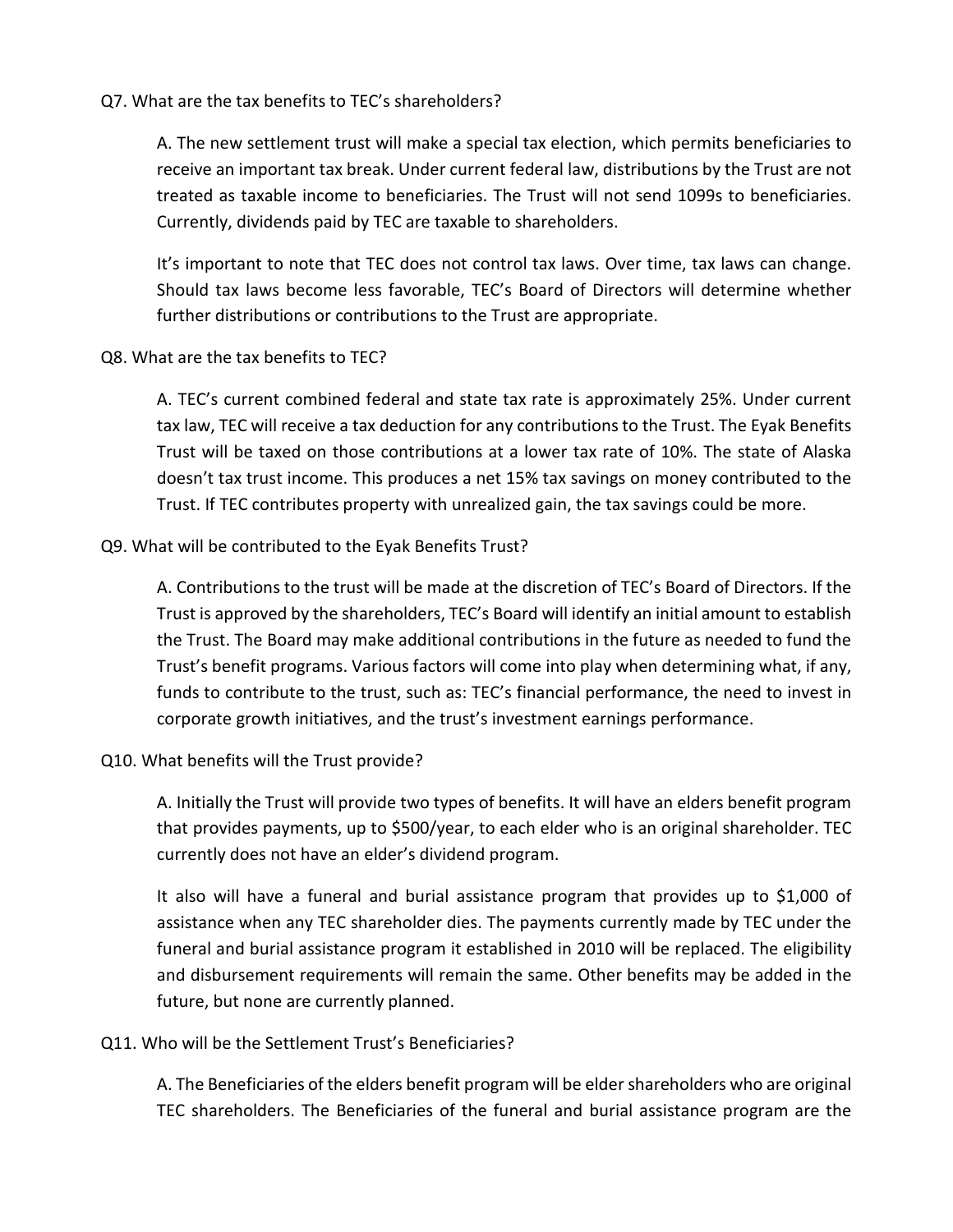deceased TEC shareholders. The proposed funeral and burial assistance program is consistent with the program established by TEC in 2010. If an additional benefit program is adopted, it will define the Beneficiaries of that benefit program. Beneficiaries must be shareholders, Natives and/or descendants of Natives.

Q12. What are examples of "Natives" who are not shareholders?

A. Examples include: original shareholders who have given away all of their shares; and individuals who were eligible to enroll into TEC but were unable to do so because they were serving their country during the Vietnam War.

Q13. Are any of the beneficiaries individuals that TEC could not currently provide funds to?

A. No.

Q14. Who can serve as a Trustee on the Eyak Benefits Trust?

A. Three of the trustees must be TEC directors, officers or members of senior management. The other two trustees can be anyone the TEC board of directors decides is qualified.

Q15. Is it common for directors to serve as Trustees?

A. Yes, a strong majority of the post-2017 settlement trusts we have reviewed have directors also serving as Trustees. A few examples include Afognak, Koniag, K'oyitl'ots'ina, Paug-Vik, and Ounalashka. We are not aware of any "new" settlement trust that prohibits directors from serving as Trustees.

Q16. Do members of senior management serve as Trustees on other settlement trusts?

A. Yes. The approach taken by The Eyak Corporation and several other corporations (including Bering Straits Native Corporation and Choggiung) is to require a certain number of the Trustees to be directors, officers, or senior management, while authorizing a limited number of others to serve as Trustees.

Q17. Will the Trustees receive compensation for attending meetings?

A. Any compensation plan must be approved by the TEC Board. We do not anticipate that Trustees will receive compensation for serving as Trustees.

Q18. Has the Board already selected the Trustees?

A. No.

Q19. If the Trust is different from the Board why are directors being put in as trustees? Wouldn't it be prudent to have Trustees that are qualified to be a trustee, as they will be making decisions on investments? Especially since the Board of TEC is the one who will have quarterly contact with them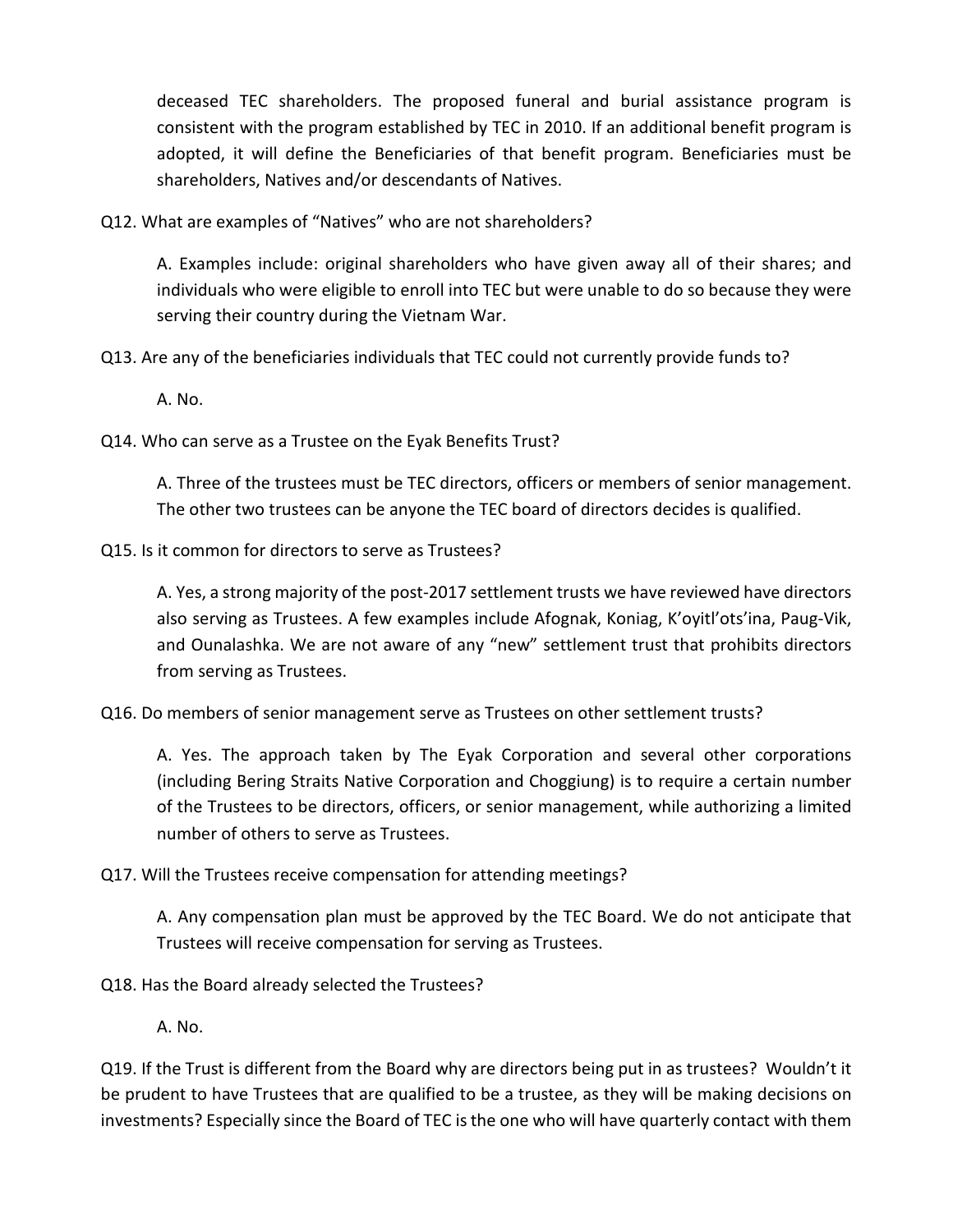and the Trust will be reporting to the Board. When you have directors who are also Trustees it seems to lose something in the accountability process.

A. To save taxes, TEC will be using the Trust to accomplish indirectly what TEC could do directly. Having directors and senior management serve as trustees will enable the Trust to accomplish the goals of the board of directors while saving taxes.

The benefit programs provided by the Trust will, for the most part, be benefit programs that TEC could, if it wished, provide directly to shareholders. ANCSA permits Alaska Native corporations to provide benefits to shareholders who are Natives or descendants of Natives and to its shareholders' immediate family members who are Natives or descendants of Natives without regard to share ownership. Some Alaska Native corporations use this authority to make payments to elder shareholders, for example. Providing these benefits through the Trust, rather than directly by TEC, will allow tax savings so should make more funds available. Since the Board of Directors could provide these benefits through TEC, the Board's decision to have the Trust provide these benefits instead is, in a sense, simply a means by which the Board of Directors is choosing to accomplish these TEC goals.

Having directors and senior management serve as the trustees also will enable the trustees to act efficiently. For example, they can hold a Trustees' meeting immediately after adjourning a Board meeting.

Two of the five trustees do not need to be directors, officers or members of senior management. The Board could appoint anyone to those positions, if appropriate.

Finally, it is likely that the Trust will not have substantial assets to invest. Most contributions will be used by the Trust to provide benefits within a relatively short period. Unlike the EPFST, we contemplate that the Trust will not build up substantial assets, so Trustee investment expertise is not required. If a future amendment to the Trust adds a permanent fund element to the Trust so assets are accumulated and investment expertise and clearer separation between TEC and the Trust become important, the trust agreement contemplates that TEC will consider modifying the size and makeup of the board of trustees to introduce expertise and separate management of these assets from undue TEC influence.

Q20. Doesn't TEC already have a settlement trust? Why is a new one being proposed?

A. Yes, the Eyak Permanent Fund Settlement Trust (EPFST) was established through a shareholder vote in 1998. The "new" settlement trust (the Eyak Benefits Trust) is being proposed because it will have more flexibility than the EPFST. For example, the Eyak Benefits Trust can make distributions or provide benefits to a subset of TEC shareholders, such as TEC elders that are original shareholders. The EPFST is limited to making distributions to all TEC shareholders proportional to the shares owned.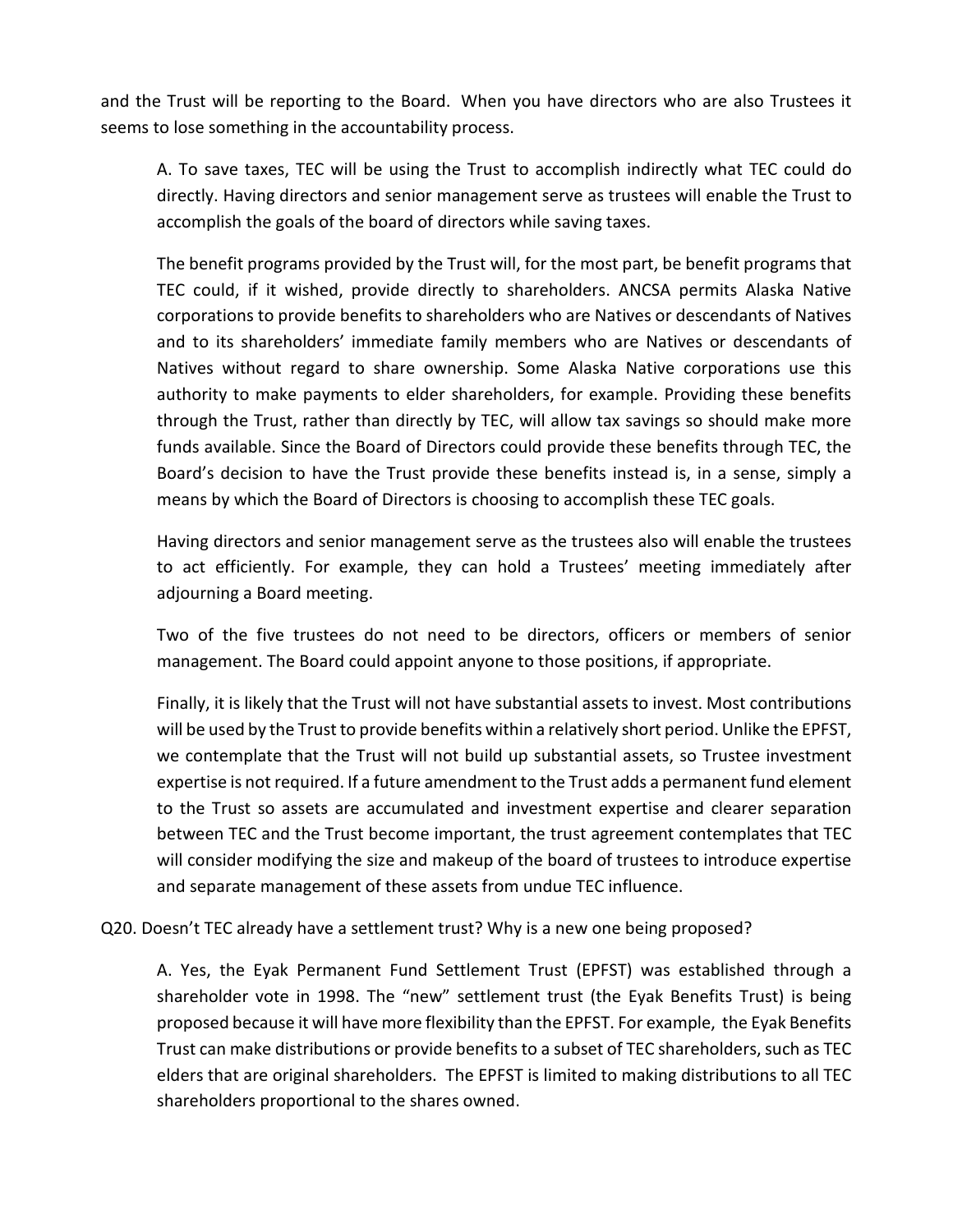Q21. Have other Alaska Native Corporations that already have settlement trusts established "new" settlement trusts in light of the Tax Cuts and Jobs Act?

A. Yes. Examples include Afognak, Bristol Bay Native Corporation, Chenega, and Natives of Kodiak. In addition, other Alaska Native Corporations with "old" settlement trusts are bringing "new" settlement trusts to shareholders for a vote in 2019.

Q22. Do Proxy forms used by other Alaska Native Corporations to establish settlement trusts include a Yes/For "default" vote if neither the Yes/For or No/Against box is checked?

A. Yes.

Q23. What would the relationship between TEC and the settlement trust look like?

A. The relationship between TEC and the Eyak Benefits Trust would generally be similar to the current relationship between TEC and the EPFST. TEC and the settlement trust would remain separate legal entities, however closely affiliated. In this environment:

- TEC would contribute assets to the settlement trust;
- Members of TEC's Board of Directors, officers, and members of senior management will make up at least three of five-person Board of Trustees;
- Eligible TEC shareholders would be the beneficiaries of the Trust; and
- TEC would provide administrative services to the settlement trust.

Unlike TEC subsidiaries, the assets, liabilities, income, and expenses of the settlement trust would not be consolidated into the TEC financial statements and tax returns. The settlement trust and its assets will not be liable for TEC 's debts and obligations, and TEC would not be liable for the trust's debts and obligations.

## Q24. What outreach to shareholders has taken place on settlement trusts?

A. At shareholder meetings in Anchorage, Cordova, and Seattle during the past several years, CEO Rod Worl has discussed settlement trusts and the corporation's desire to maximize benefits to shareholders while reducing the corporation's tax burden. Based on feedback during and after those meetings, there appears to be very strong shareholder support for the proposed tax strategy.

The corporation has also provided shareholders with information on the proposed settlement trust through the quarterly shareholder newsletters, including December 2018 (Board Message) and March 2019 (Management Report, Chairman's Message and Frequently Asked Questions). In addition, the corporation's Shareholder Advisory Committee expressed support for a new settlement trust during their meeting held in January 2019. The committee also reviewed the Frequently Asked Questions on the Eyak Benefits Trust before the document was posted on the corporation's website.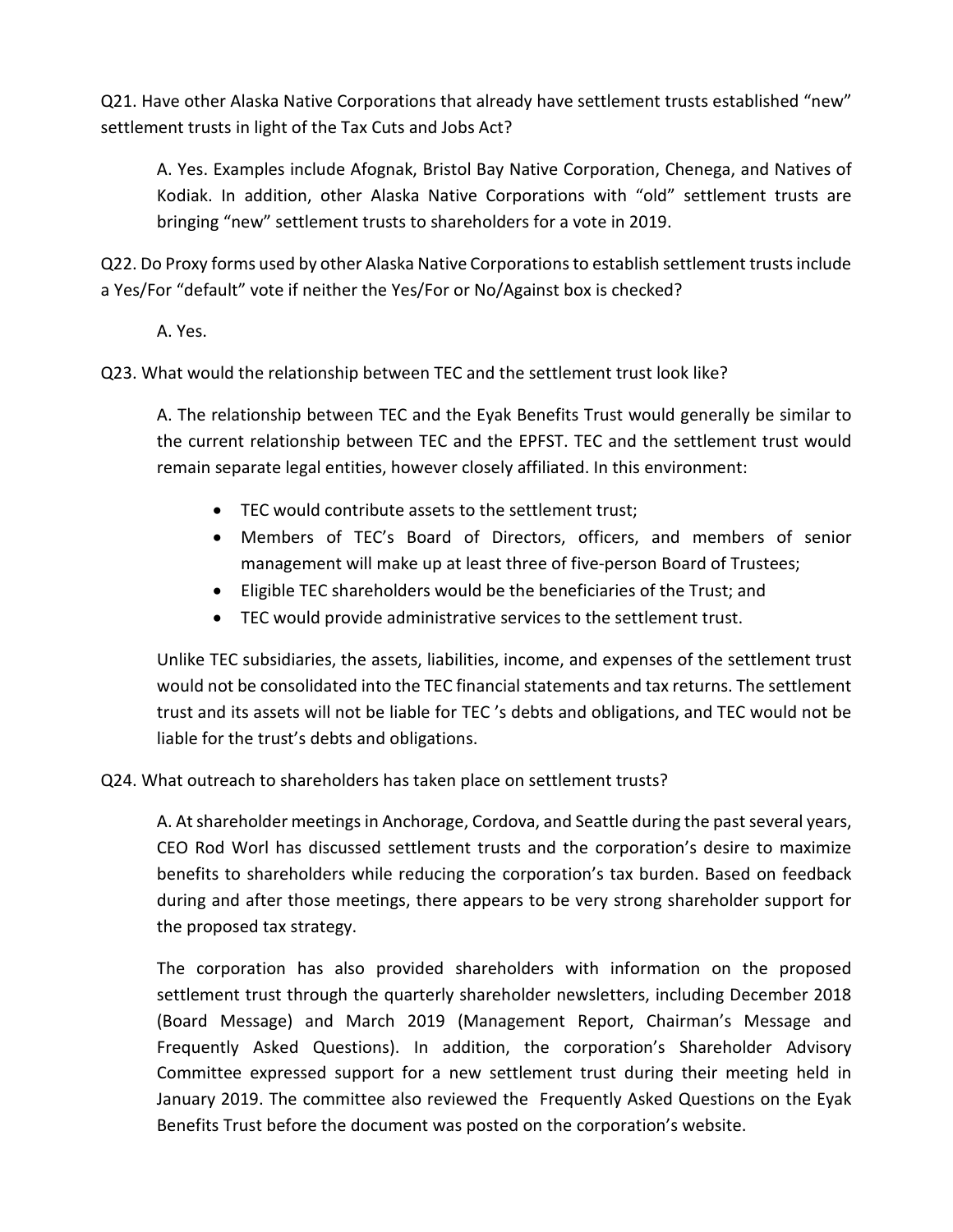Q25. Did the Proxy used to establish the Eyak Permanent Fund Settlement Trust in 1998 also include a Yes/For "default" vote if neither the Yes/For or No/Against box was checked? Why should the default be "Yes/For?"

A. Yes. TEC encourages shareholders to mark their proxies either "yes" or "no." The default applies only if a shareholder returns a valid proxy but doesn't mark either box. In both 1998 and 2019, TEC's Board has recommended voting "yes" on the settlement trusts and included a "Yes" as the default if a valid proxy was submitted and neither box was checked.

## Q26. What is the rush?

A. The short answer is the Board wants to issue a tax-free dividend in 2019 to our original shareholders who are at least 65 years old while maximizing tax benefits for the corporation. If a dividend is paid to elders outside of a settlement trust, neither the corporation nor our elders can tax advantage of the settlement trust's tax advantages. Through shareholder survey responses in 2013 and 2017, shareholders have overwhelmingly expressed support for elder programs.

An additional reason the Board is bringing the matter to shareholders this year is settlement trust programs are great for the corporation and great for shareholders. Since 2017, settlement trusts have been passing with very high percentages of shareholder support.

Q27. Why isn't the corporation holding a Special Meeting to vote on the Shareholder Resolution?

A. Tying the Shareholder Resolution into the Annual Meeting avoids the administrative expense and inefficiencies of a separate Special Meeting of Shareholders to vote on the Shareholder Resolution. Several Alaska Native Corporations, including Afognak, Bering Straits Native Corporation, Bristol Bay Native Corporation, and Koniag have followed a similar approach.

## Q28. Is it common for Directors to serve as Trustees?

A. Yes, a strong majority of the post-2017 settlement trusts we have reviewed have Directors also serving as Trustees. A few examples include Afognak, Koniag, K'oyitl'ots'ina, Paug-Vik, and Ounalashka. We are not aware of any "new" settlement trust that prohibits Directors from serving as Trustees.

We have noticed a few settlement trusts appear to have appointed Alaska Native Corporation employees as Trustees. The approach taken by The Eyak Corporation and several other corporations (including Bering Straits Native Corporation and Choggiung) is to require a certain number of the Trustees to be Directors, Officers, or Senior Management, while authorizing a limited number of others to serve as Trustees.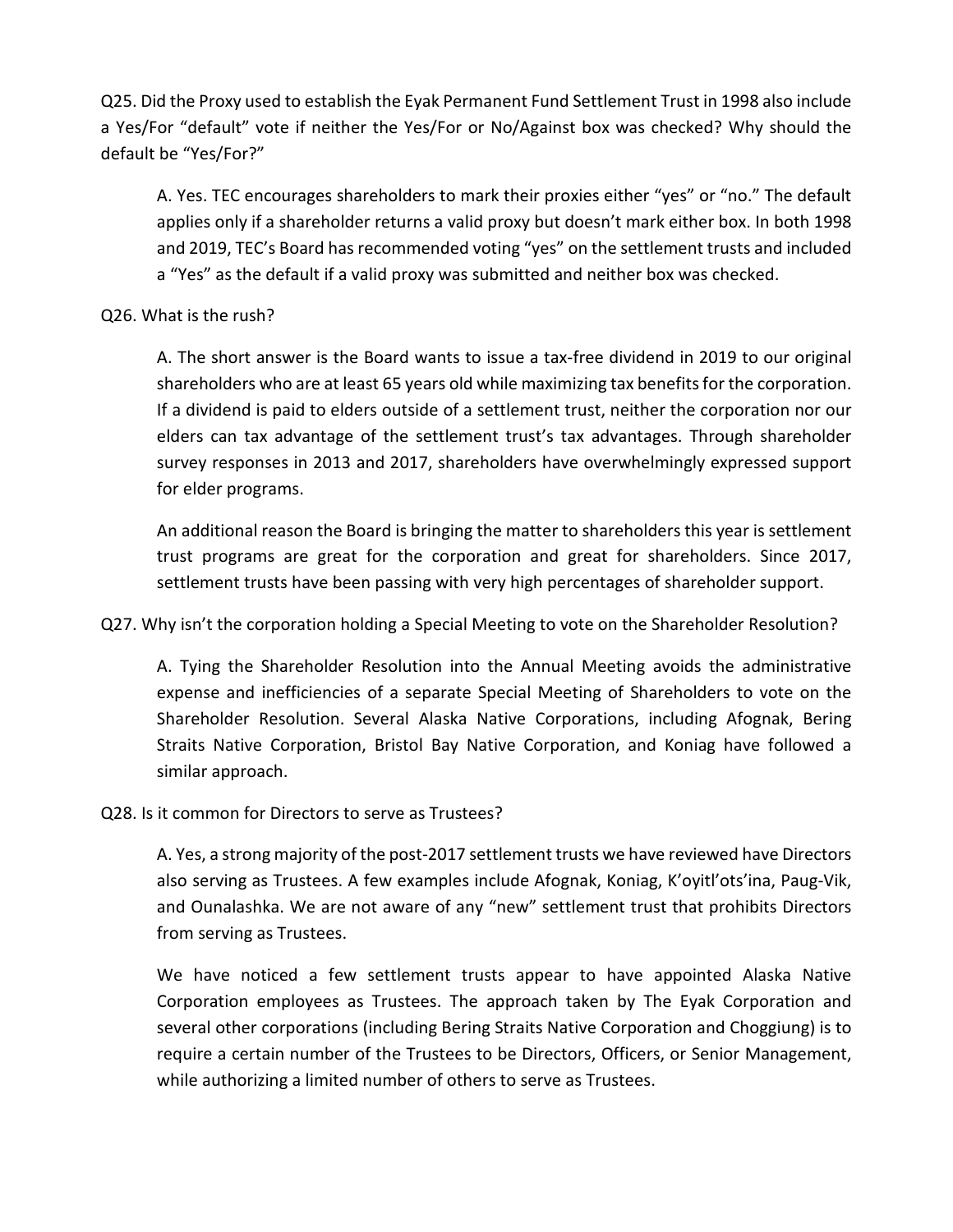Q29. What are similarities between the proposed Eyak Benefits Trust and the Eyak Permanent Fund Settlement Trust which was established in 1998?

A. Similarities include the following:

- Both allow shareholders and non-shareholders to serve as Trustees
- Both were drafted by legal counsel with expertise on ANCSA settlement trusts
- The Proxy form used for each settlement trust includes "Yes/For" as a default if the shareholders does not mark "Yes/For" or "No/Against" on the Proxy
- Both were included in the proxy materials sent to shareholders prior to the vote
- Both relied on current law at the time they were drafted (1998) and (2019)
- Both authorize the Trustees to consult with and obtain investment advice from financial and investment advisers.

Q30. What are differences between the proposed Eyak Benefits Trust and the Eyak Permanent Fund Settlement Trust?

A. Differences include the following:

- The EPFST does not permit more than two of the Trustees to be Directors or employees of The Eyak Corporation while the Eyak Benefits Trust requires at least at least three of the five Trustees be directors, officers, or senior management.
- The EPFST was created for a single purpose (a permanent fund the purpose was expanded in 2018 to include distributions to all shareholders) while the proposed Eyak Benefits Trust is designed to have flexibility to provide a variety of benefits to the Beneficiaries.
- Distributions by the EPFST must go to all shareholder-beneficiaries based on shares owned. The Eyak Benefits Trust can provide benefits other than based on shares, such as to elder original shareholders.
- The EPFST holds and manages substantial assets (over \$18 million) and distributes only a portion of its net income. We expect that the Eyak Benefits Trust will receive and use contributions to provide benefits without accumulating substantial assets.
- The EPFST is very difficult to modify. The Eyak Benefits Trust can be modified more easily by the trustees and the board of directors if they consider it appropriate.
- In general, the EPFST trustees can act if a majority of the trustees are present at a meeting and a majority of those present approve the action, so as few as two trustees can approve action. In general, the Eyak Benefits Trust requires that a majority of all trustees (three trustees) approve action.
- The EPFST trustees serve without compensation. The Eyak Benefits Trust trustees may be compensated, if approved by the board of trustees and the board of directors. (See the discussion above about Trustee compensation.)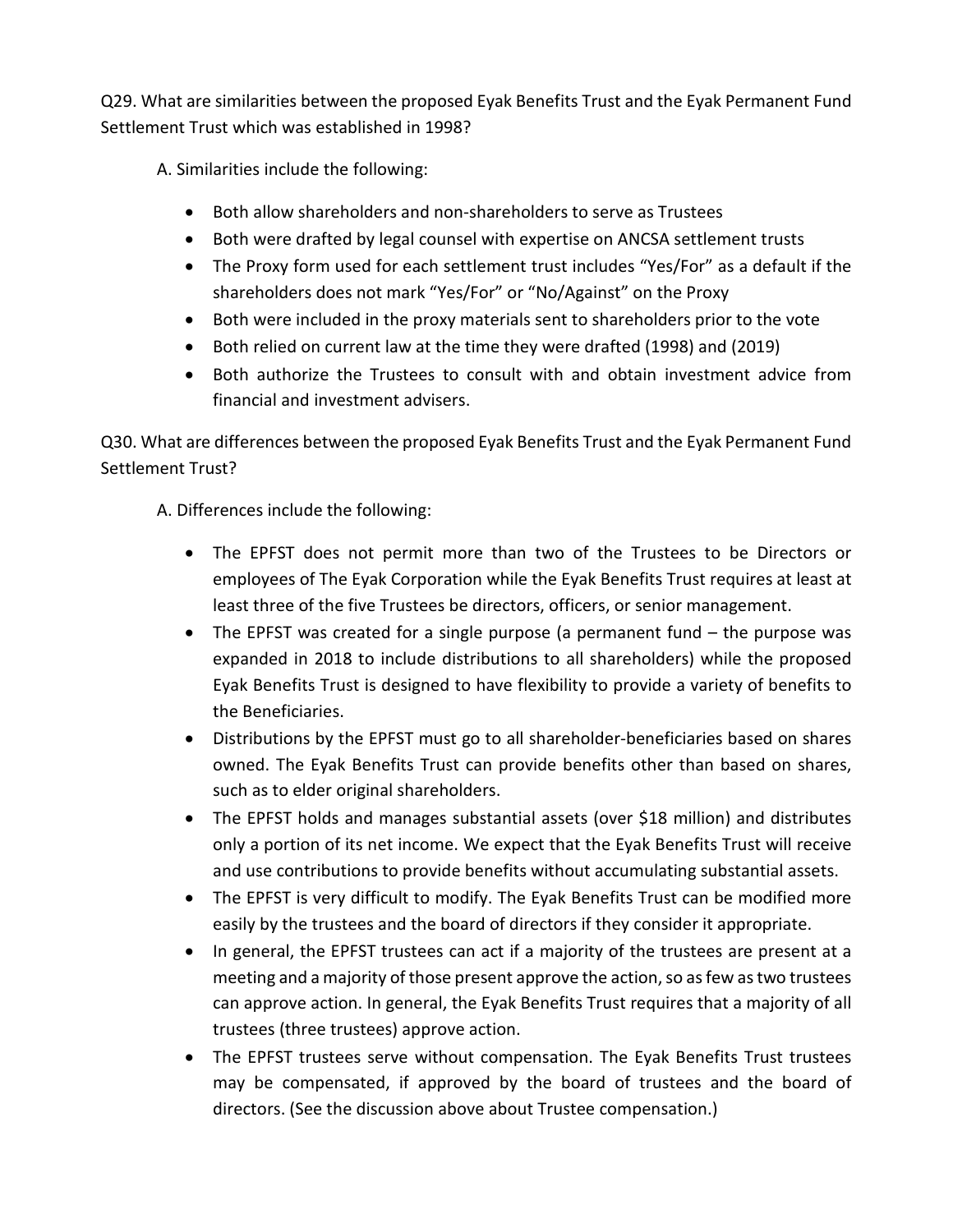Q31. Why didn't the corporation reach out to knowledgeable shareholders to help draft the document?

A. The Eyak Corporation retained outside counsel with expertise in ANCSA settlement trusts to draft the Trust Agreement. The nine knowledgeable shareholders who serve on the board of directors were involved in developing the trust agreement, including two directors who served on the Board when the EPFST was developed in 1998. At shareholder meetings in Anchorage, Cordova, and Seattle during the past several years settlement trusts and the corporation's desire to maximize benefits to shareholders while reducing the corporation's tax burden have been discussed.

Q32. Who developed and wrote the settlement trust agreement?

A. TEC management first discussed ideas for a settlement trust with the Board and the Board's Governance Committee. TEC then engaged Landye Bennett Blumstein ("LBB") as outside legal counsel to advise management, the governance committee and the board about the opportunities provided by, and rules applicable to, settlement trusts. LBB also wrote the trust agreement and proxy statement materials for board approval. LBB regularly represents Native corporations in all matters relating to ANCSA. In particular, LBB has advised Native corporations about settlement trusts for 25 years and has prepared and reviewed several dozen settlement trust agreements.

Q33. Isn't the corporation being underhanded in promising tax-free dividends to elders in return for voting in support of the settlement trust?

A. No. The corporation is not promising elder dividends in return for a vote in support of the settlement trust. The corporation is proposing a settlement trust so that tax-free dividends can be provided to our elders.

Q34. Why didn't the corporation send shareholders a draft of this resolution to shareholders to inspect before it was put on our proxies to be voted on?

A. Because the corporation was comfortable that the materials being provided to the shareholders 50 days before the meeting conform with best practices. We are unaware of any Alaska Native Corporation sending shareholders a draft settlement trust agreement for their review prior to a shareholder vote.

Q35. Will the corporation be providing shareholders with an opinion letter from the Attorney or Attorneys who blessed it as being a kosher document that it protects all shareholders who will become beneficiaries?

A. No. As discussed above, we retained counsel with expertise in ANCSA settlement trusts and are confident we are presenting shareholders with a strong trust agreement. Paying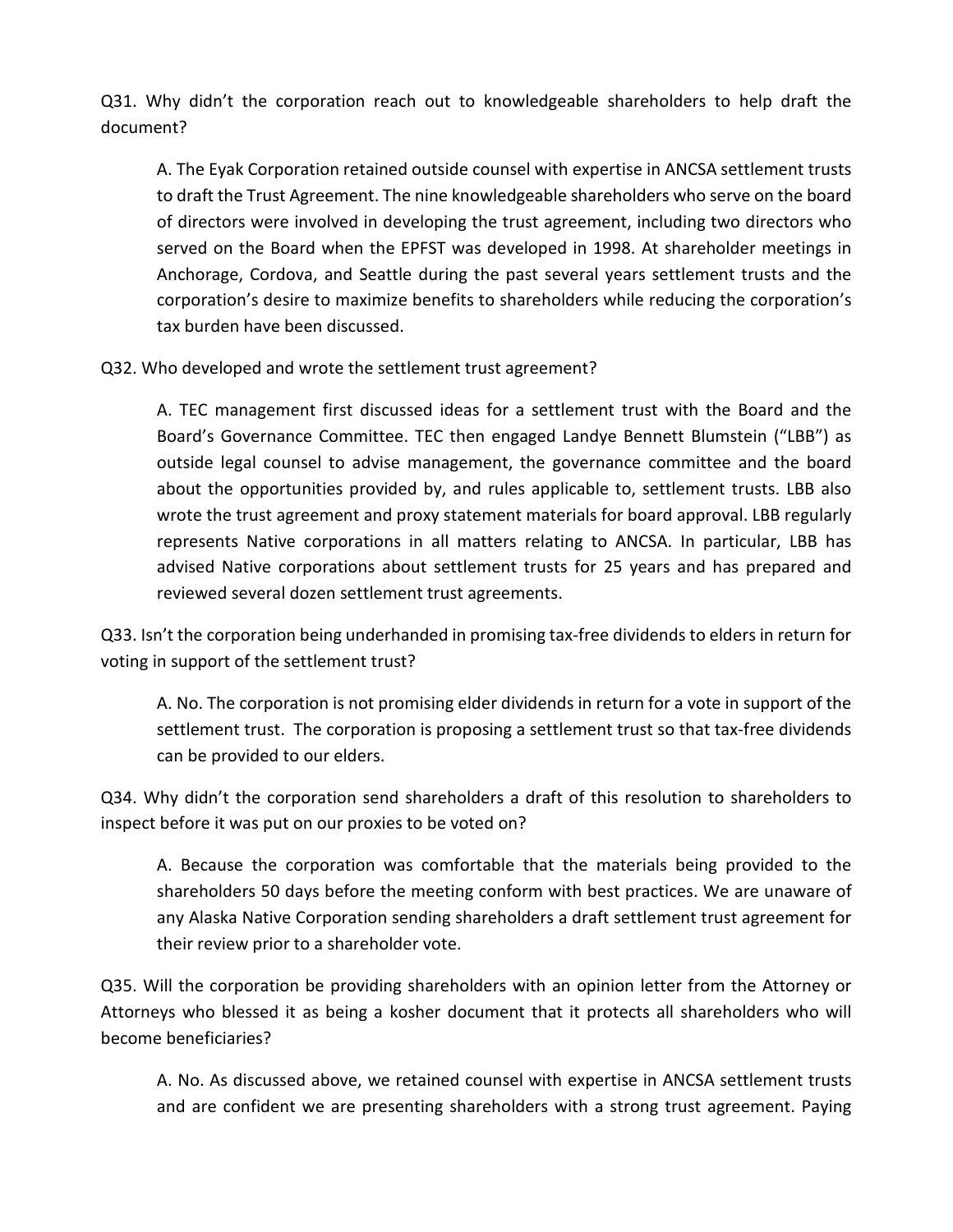outside counsel additional money to write an opinion to the effect that they have done a good job does not appear to be a wise use of TEC resources. We are unaware of any Alaska Native Corporation that has provided shareholders with a legal opinion letter on a settlement trust agreement.

Q36. Does the Trust include an Investment Policy?

A. The Trust Agreement requires the Trustees to adopt investment policies. In addition, the Program Charters for the (1) Elder Benefits Program and (2) Funeral and Burial Assistance Program include investment standards. The investment policies will evolve as the amount and type of assets held by the Trust changes. Initially the assets held by the Trust will be modest and will be held in liquid, conservative investments such as bank accounts.

Q37. Does the Trust include a Dividend Policy?

A. The Trust Agreement includes several "general rules" for distributions. In addition, the Program Charters include more specific distribution standards.

Q38. Will an Annual Report be sent to Beneficiaries?

A. Yes. State law requires the Trust to provide certain information to the Beneficiaries. In addition, the draft bylaws address annual reports that will be provided to TEC and the Beneficiaries.

Q39. I support the concept of a settlement trust, but I think changes need to be made to protect shareholder's rights. If shareholders approve the Shareholder Resolution, would it be possible to amend the Trust at a later date?

A. Yes. The Trust agreement allows amendments, with certain limitations. We welcome additional input to make the Trust agreement stronger.

Q40. Where can I look for more information on settlement trusts?

A. In addition to TEC's Proxy Statement and exhibits, there are several sources of valuable information on settlement trusts, including:

- ANCSA, 43 U.S.C. 1629e;
- Bruce N. Edwards, The 2017 Tax Act and Settlement Trusts, 35 Alaska Law Review 1- 34 (2018); and
- Materials prepared since 2017 by Alaska Native Corporations on settlement trusts, including: Bristol Bay Native Corporation, Calista, CIRI, Doyon; and Koniag (generally available through an internet search)

Q41. If there are any inconsistencies between this FAQ and the Trust Agreement, which document controls?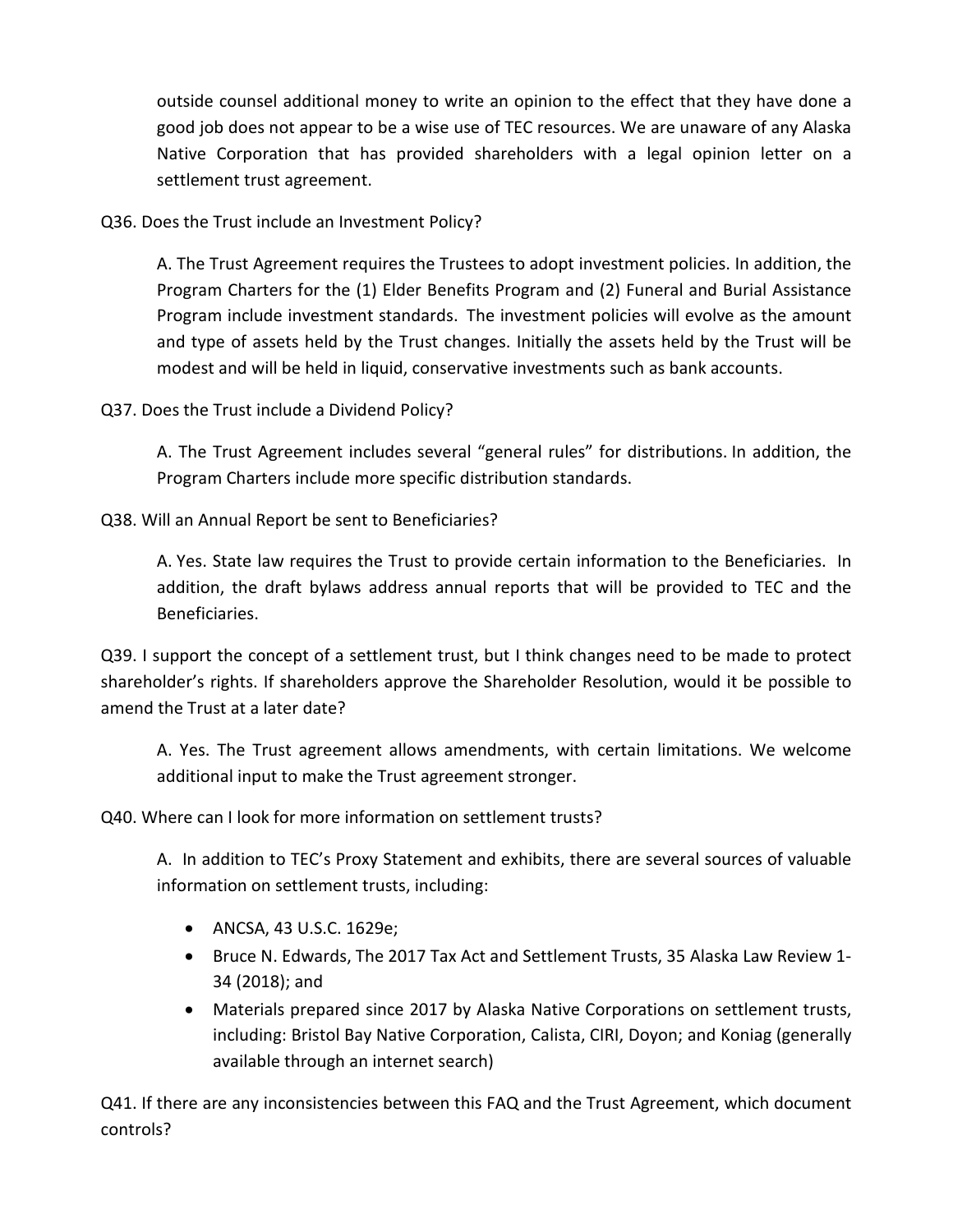A. The Trust Agreement. If you see any inconsistencies (or possible inconsistencies), please let us know right away! We would like to correct any errors or inconsistencies.

Q42. What if I still have questions?

A. We welcome you to ask those questions, either through email [\(shareholder@eyakcorp.com\)](mailto:shareholder@eyakcorp.com), by submitting a comment on our website [\(www.eyakcorporation.com\)](http://www.eyakcorporation.com/), or by calling our Anchorage (907.334.6971; 800.478.7161) or Cordova (907.424.7161) office.

### **"NEW" FAQS FOLLOW**

Q43. Why is descendant enrollment important enough to have a committee and meetings for shareholder input, (where it was brought up that potential dilution by distribution of money to nonshareholders was an issue) and this Settlement Trust that proposes to be able to do exactly that not be important enough for a committee and shareholder input meetings?

A. Because during the past several years TEC shareholders have expressed strong support for the corporation's settlement trust tax strategy and for elder dividends, while expressing less consensus on the complex issue of descendant enrollment. For example, in the 2017 shareholder survey, 97% of respondents indicated elder support programs were very important or important. In the same survey, only 44% of respondents were very supportive or supportive of descendant enrollment. TEC shareholders have similarly expressed strong support for elder dividends during shareholder informational meetings and in one-on-one conversations with the Board and management.

As discussed in FAQs 3, 7, 8, 26, and 33, the corporation is proposing a settlement trust because the Board wants to issue a tax-free dividend to our original shareholders who are at least 65 years old while maximizing tax benefits to the corporation. The significant tax benefits to corporations and their shareholders is the reason many ANCs are bringing "new" settlement trusts to shareholders for a vote.

Q44. What assets currently owned by TEC or its subsidiaries can be contributed to the Trust?

A. Cash, real property (other than subsurface estate), personal property (including stock in subsidiary corporations), and securities.

Q45. What assets currently owned by TEC or its subsidiaries can't be contributed to the Trust?

A. The only type of asset that cannot be contributed to the trust is subsurface estate.

Q46. Section 9. It says "There shall be 5 Trustees". 9 B (2) says "...A reduction in the number of Trustees shall not shorten the term of a Trustee." Are both statements true? Doesn't shall mean something is mandatory?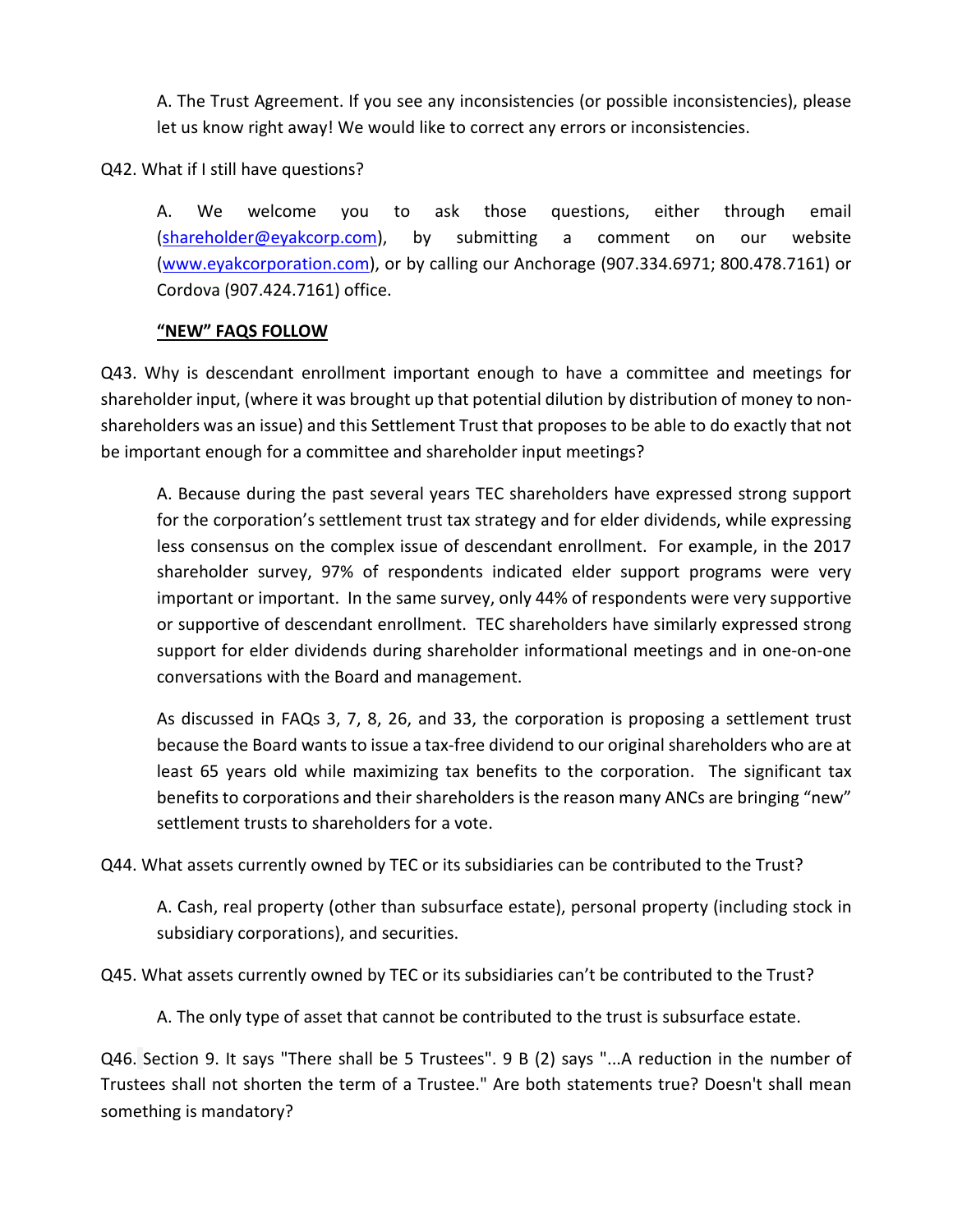A. Yes, both statements are true. The first statement sets out the number of Trustees. The second statement addresses a potential amendment to the Trust (to reduce the number of Trustees) and prohibits shortening the term of a Trustee in the event the Trust is amended to reduce the number of Trustees. For example, if the number of Trustees is reduced to 3, the terms of the 5 Trustees at that time would continue until they expire. Thus, both statements include the mandatory "shall" language.

Q47. Who can reduce the number of Trustees?

A. The Board of Trustees, with the approval of the Board of Directors, can reduce the number of Trustees, subject to the provisions in Sections 9 and 15 of the Trust Agreement. Both boards must approve the change by a ¾ vote.

Q48. What is the reasoning for giving the Board of Trustees the ability to limit shareholder/beneficiary access to information in the trust?

A. The Trust will have information that is confidential, such as information about its assets and the identify of its beneficiaries. To protect this confidential information, the Trust needs to be able to limit to some degree beneficiary access to the information. This is similar to TEC's ability to limit to some degree shareholder access to confidential TEC information. However, state law requires the Trust to keep the beneficiaries reasonably informed of the trust and its administration. State law also gives beneficiaries rights to receive information. In particular, upon reasonable request, the Trust must provide the beneficiary with a copy of the Trust, with relevant information about the assets of the Trust and the particulars relating to the administration, and a statement of the accounts of the Trust. The Board of Trustees may also provide additional information.

Q49. Can this Settlement Trust distribute benefits solely to descendants and not to original shareholders?

A. In theory, yes. This would require both the Board of Trustees and the Board of Directors to approve a benefit program solely for descendants. For example, it would be possible to establish a scholarship benefit program to provide scholarships just to descendants. Whether to do this is left in the judgment of the boards. Note, also, that even without a settlement trust TEC's Board can, in theory, distribute benefits just to descendants who are family members of shareholders pursuant to ANCSA 1606(r), which provides as follows:

The authority of a Native Corporation to provide benefits to its shareholders who are Natives or descendants of Natives or to its shareholders' immediate family members who are Natives or descendants of Natives to promote the health, education, or welfare of such shareholders or family members is expressly authorized and confirmed. Eligibility for such benefits need not be based on share ownership in the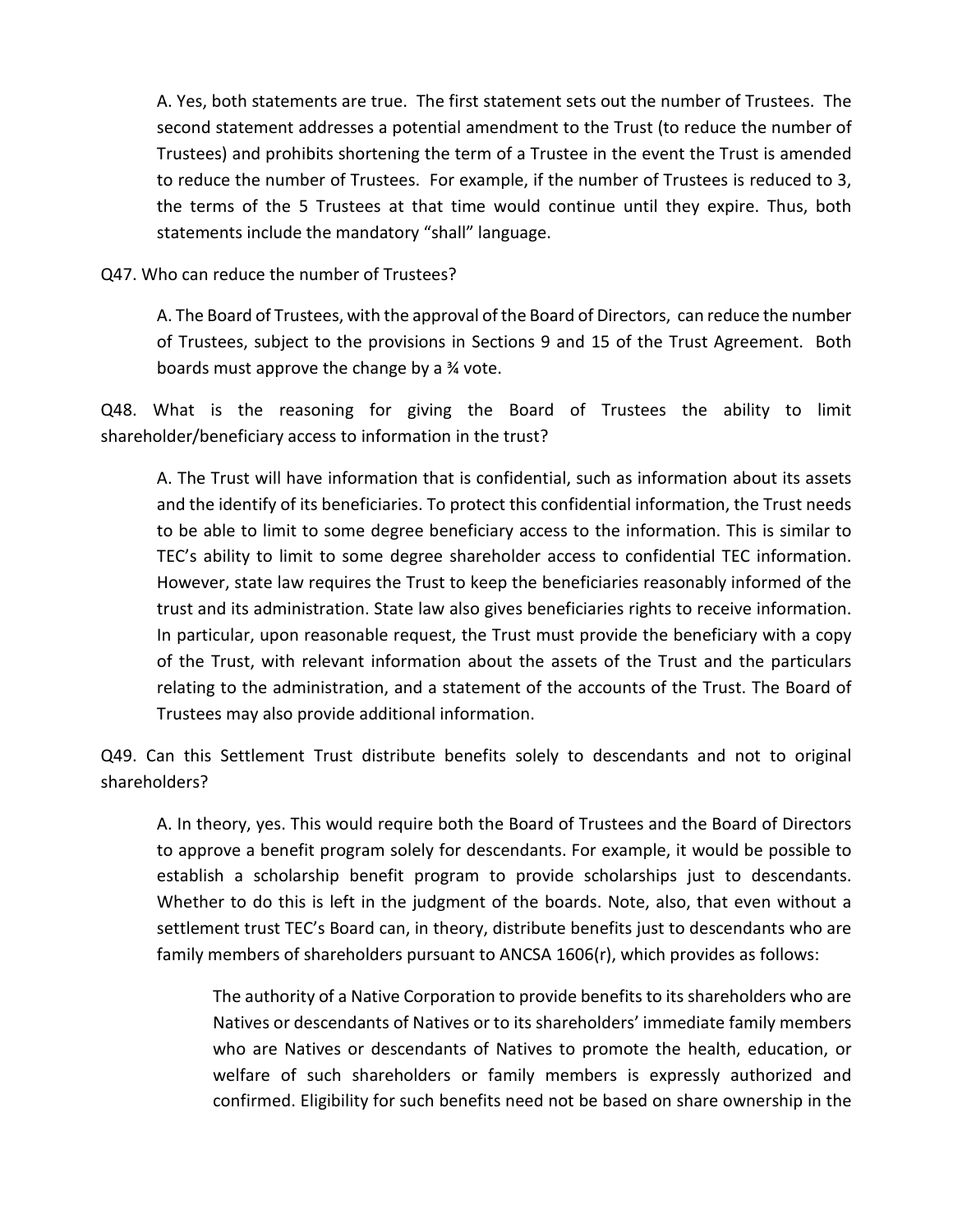Native Corporation and such benefits may be provided on a basis other than pro rata based on share ownership.

Q50. Is there an issue of conflict of interest of management and or board sitting as appointees of Trust?

A. Both the EPFST (established by a vote of TEC's shareholders in 1998) and the proposed Eyak Benefits Trust address potential conflicts-of-interest that may arise with a member of management or the Board also serving as a Trustee. The Trust Agreement sets out the following standard of care owed by a Trustee:

Each Trustee, as a fiduciary, shall perform his or her duties as a Trustee in good faith, solely in the interests of the Beneficiaries, in light of the purposes and perpetual nature of the Trust, and with the care, skill, prudence and diligence under the circumstances then prevailing that a prudent investor, acting in a like capacity and familiar with such matters as a lay person and not an expert, would use in the conduct of an enterprise of a like character and with like aims.

At least one TEC Board member has served as an EPFST Trustee since its inception in 1998. By law, TEC directors, executives, and employees are prohibited from receiving any special benefit from the Eyak Benefits Trust. The Trust Agreement (section 12.I) sets out standards that must be met in any transaction between TEC and the Trust. For example, the transaction has to be on terms that are commercially reasonable and fair to the Trust. Any Trustee who approves a transaction between TEC and the Trust that doesn't meet these standards could be personally liable.

Q51. Can non-shareholder Native employees receive payments, bonuses or any type of compensation through Trust?

A. Yes. Anyone providing goods or services to the Trust can be compensated for providing the goods or services. Vendors and employees of the Trust are not limited to shareholders.

Q52. What describes "substantially all of the assets" that may not be put in the Trust without shareholder approval?

A. Assets that represent two-thirds or more of the fair market value of TEC's total assets.

Q53. Was it negligent on behalf of board to not present shareholders with ample time and opportunity to review a draft of Trust before being placed on proxy to be voted on?

A. No. The corporation mailed the proxy materials, including the draft settlement trust to shareholders 50 days before the shareholder vote on Shareholder Resolution 190511. This is a longer advance time than TEC normally provides shareholders for meetings. ANCSA prohibits mailing the proxy materials more than 60 days before the shareholders meeting.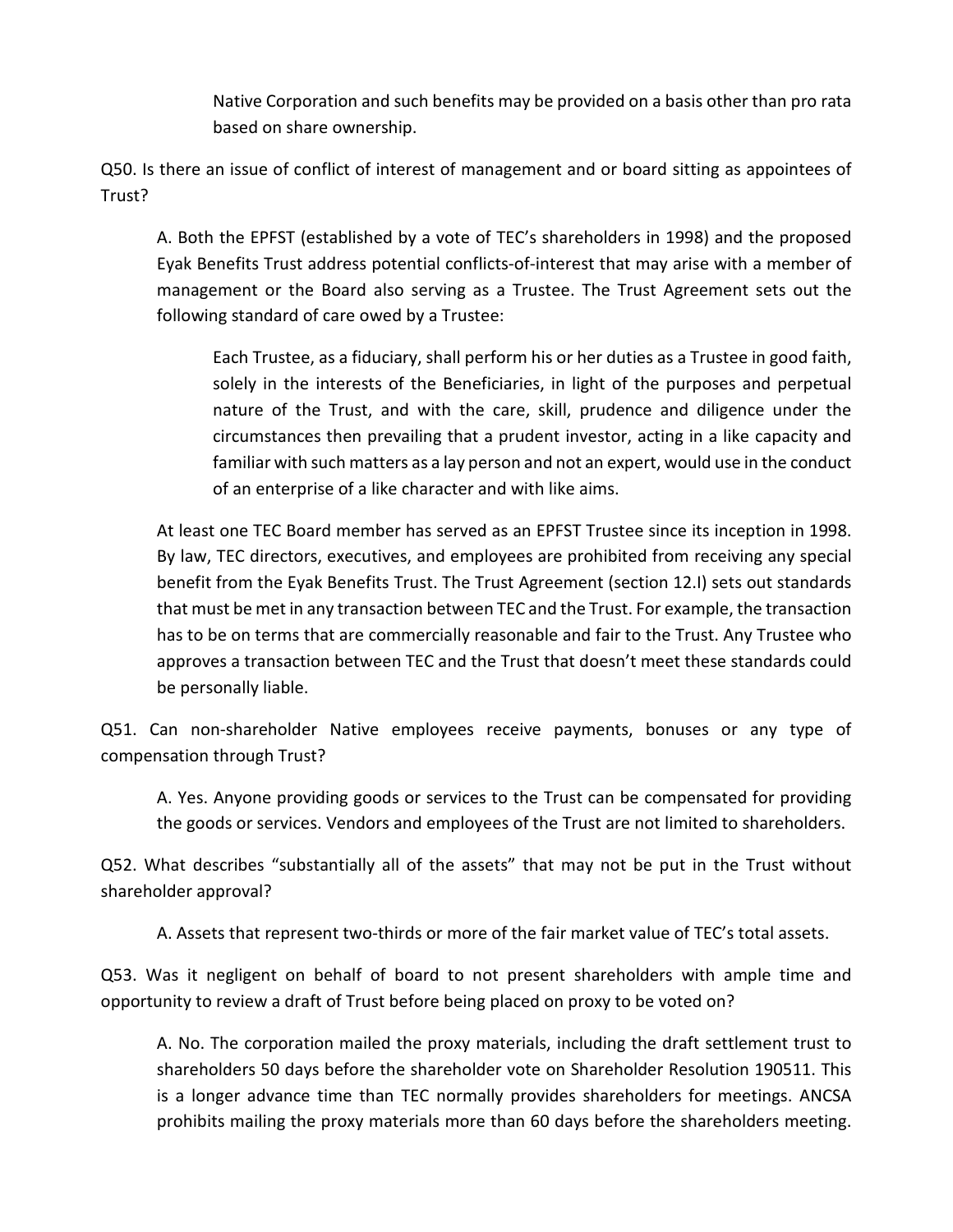The corporation also posted on its website 50 days before the vote an FAQ, the applicable section of ANCSA, and draft Bylaws. We believe the materials provided to the shareholders conform with best practices. Please also see FAQs 31-35. We believe shareholders have ample time and opportunity to review a draft of Trust. Proxies are not due until May 10, 2019.

Q54. Are there any ceilings in place to determine maximum compensation of Trust Appointees? If so what are they?

A. Any compensation plan for Trustees must be both "reasonable" and approved by TEC's Board. The corporation does not anticipate that Trustees will receive compensation for serving as Trustees.

Q55. Is there a ceiling described in how much compensation TEC can charge the Trust for any work for Trust? If so, what are numbers?

A. The Trust Agreement limits TEC payment for services provided to a "commercially reasonable value."

Q56. Who currently are the owners of The Eyak Corporation and legally speaking, other than owners of Corporation, does any other group (not owners) legally speaking have any rights to The Eyak Corporation? If so, who?

A. TEC's 576 voting and non-voting shareholders are the owners of the corporation. Other groups may have certain rights to The Eyak Corporation, whether through contractual agreements, judicial action, administrative orders, statutes, or regulations. For example, a lender may have a mortgage on specific TEC property.

Q57. Why hasn't the corporation provided a legal opinion that the Trust as currently worded adequately protect shareholder assets, land, money, business holdings, etc.?

A. Because we retained counsel with expertise in ANCSA settlement trusts and are confident we are presenting shareholders with a strong trust agreement. Paying outside counsel additional money to write an opinion to the effect that they have done a good job does not appear to be a wise use of TEC resources, and whether the Trust protections are "adequate" is a policy, economic and political conclusion, not a legal opinion. We are unaware of any Alaska Native Corporation that has provided shareholders with an opinion letter from outside counsel on a settlement trust agreement. Please also see FAQ 35.

Q58. Can this Trust be made better to further protect shareholder/corporation assets? If so how?

A. We strongly believe in the principle of "continuous improvement" and recognize we can almost always improve upon whatever we do. We encourage shareholders and others to review the Trust Agreement closely and let us know of any potential areas of improvement.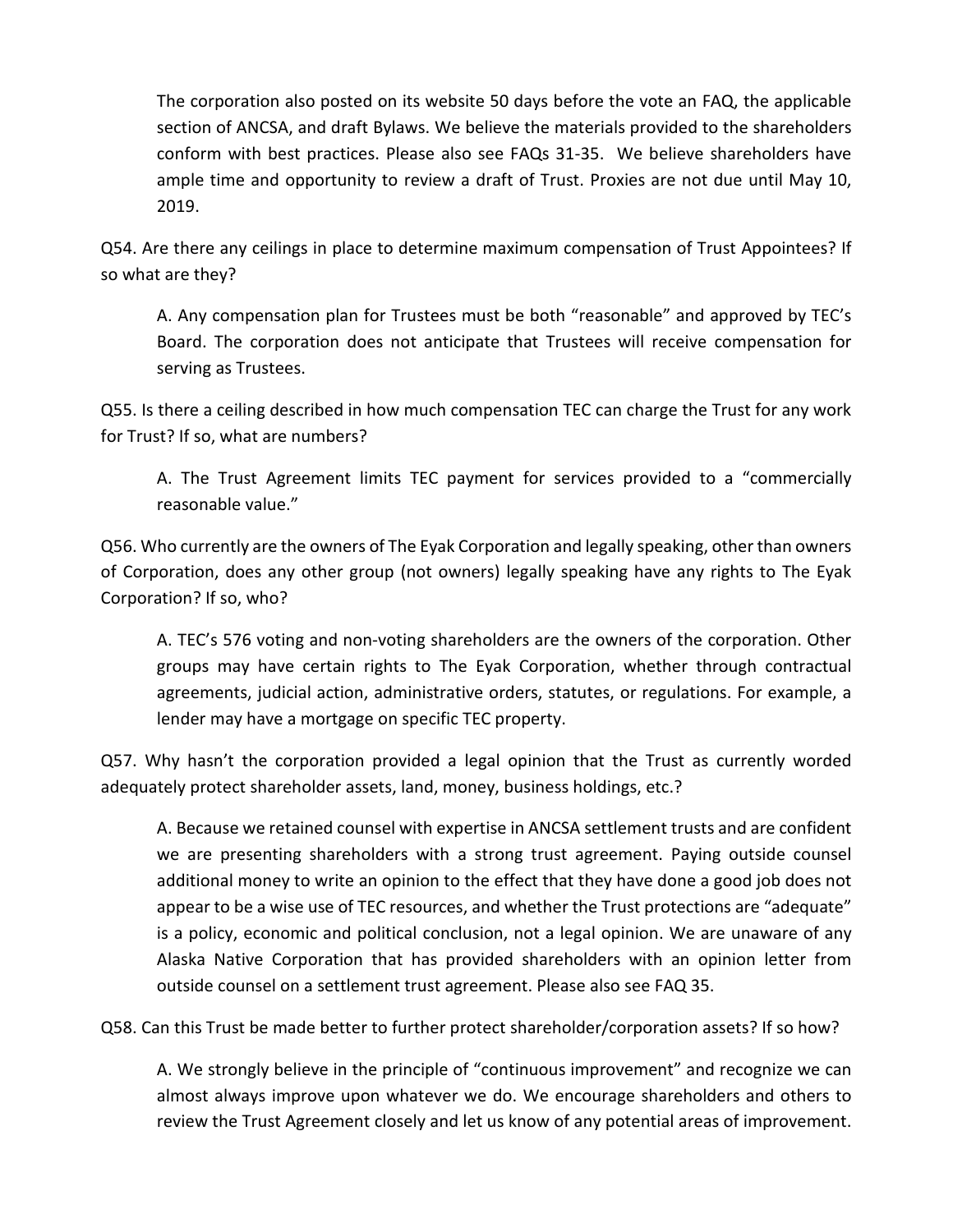If any improvements are identified, the Trust can be amended to incorporate those improvements.

Q59. Why isn't there a clause "that Reporting to the Beneficiaries is required at least annually" and the Annual Report sent to the Beneficiaries? REPORTS such as financials, investments, trustee expenses etc.

A. As noted in FAQ 38, an Annual Report will be sent to Beneficiaries.

Q60. Do shareholders vote on who gets appointed as Trustees?

A. No; ANCSA requires that TEC's Board appoint the Trustees to ANCSA settlement trusts.

Q61. Why aren't the Trustees separate, which does not include the Board of Directors?

A. Please see FAQs 19 and 28.

Q62. Why aren't there qualifications to be a Trustee, since they are managing the Beneficiaries investments?

A. Please see FAQs 14 and 19.

Q63. Willy Nilly phrases such as "we are unaware of" show a lack of actual investigation and research does it not?

A. No, as demonstrated by the following example. We have reviewed more than 15 settlement trusts and associated proxy materials prepared by ANCs for shareholder votes to establish settlement trusts. Every single proxy we have reviewed (including the proxy TEC's shareholders used to vote on the EPFST in 1998) includes the "default yes" language if the shareholder submits a proxy but does not check the yes or no box. We recognize, however, that we have not reviewed the proxy materials for *every* proposed settlement trust so it is possible that there are settlement trust proxies that do not include the "default yes" language. Therefore, to be completely accurate, we included the "we are unaware" language in light of that possibility.

Q64. Please explain in detail with examples and ramifications of each and all of the provisions of "15. Amendment and Termination of Trust."

A. Section 15 sets out the general authority and procedure to amend or terminate the Trust. It also specifically addresses amendment in connection with issuing additional settlement common stock, merging, lifting alienability restrictions, issuing shares that are not settlement common stock, removing ANCSA restrictions on the Trust, and adding a permanent fund. Providing details and examples and explaining ramifications would consume a lot of staff resources and be very lengthy, without adding much to the language in the section.